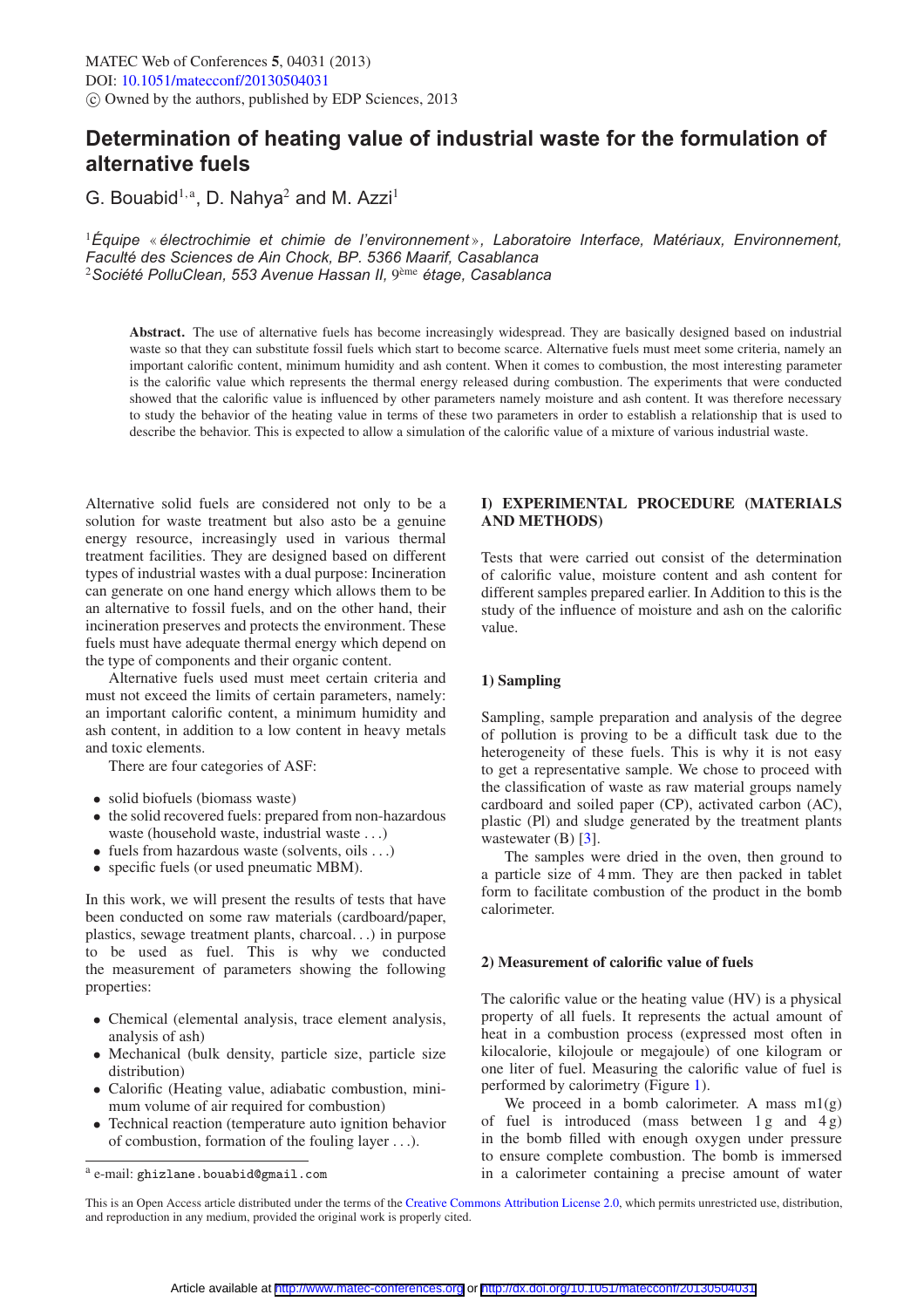<span id="page-1-0"></span>

**Figure 1.** Schematic of adiabatic calorimeter.

 $(V<sub>water</sub> = 1.81)$  which is used to determine the temperature variation and then the amount of heat released during combustion. Let  $t_i$  be the initial temperature. After combustion, the temperature of the calorimeter increases and stabilizes at *te*.

Q (comb) is the heat generated by the reaction. This heat is absorbed by the complete calorimeter and reaction products present in the bomb. Neglecting the influence of these products to the high mass of the calorimeter and the water it contains.

The equation of calorific conservation gives:  $\Sigma Qi = 0$ .

$$
Q(comb) + (M * C(eau) + C(cal))(t_e - t_i) = 0.
$$

Heat capacities are determined by a constant volume. Solving this equation determines  $Q$  (comb) for  $m1(g)$ of product. The calorimeter calibration is made by the combustion of a product with known the calorific value [\[4\]](#page-3-1).

#### **3) Moisture determination**

The fuel moisture is the water content of the fuel. Determining the moisture content is based on measuring the loss of mass of water in the fuel after drying in an oven to a constant mass [\[1\]](#page-3-2).

#### **4) Ash determination**

Ash is mainly composed of inorganic materials. These materials do not burn, so do not contain energy. The ash content is measured trough the mass of the solid residue obtained after combustion of the organic compound in the following conditions: burning at a maximum temperature of 815 ◦C until constant weight of the residue, the charging is done in cold and the heating regime is 30 min to reach 500 °C, then 30 to 60 minutes to 815 °C [\[2](#page-3-3)].

#### **5) Study of the influence of moisture and ash**

The experiments that were conducted showed that the calorific value is influenced by other parameters namely

<span id="page-1-1"></span>

**Figure 2.** Heating value for different samples.

<span id="page-1-2"></span>

**Figure 3.** Effect of moisture on the heating value of different materials.

moisture and ash content. Therefore, It was necessary to study the evolution of the heating value in terms of these two parameters.

For tests related to the study of the influence of moisture, the heating value was determined for samples containing different percentages of moisture. Tests on the study of the influence of ash content on the calorific value is achieved by adding increasing amounts of an inert compound to the sample predried. The compound is NaCl.

## **II) RESULTS AND DISCUSSION**

#### **1) Heating value of fuels**

Results for the calorific value measurement of different samples are shown in Figure [2.](#page-1-1)

The calorific value (and thus the thermal energy contained in the fuel) depends on the fraction of organic matter contained in the fuel. This is why the calorific value of certain compounds is more important than others.

#### **2) Influence of moisture on calorific value**

Results are presented as curves of calorific value evolution in terms of moisture content (Figure [3\)](#page-1-2).

In all three cases, the HV evolution in terms of moisture is significant. We note that the three representations have similar paces. Indeed, when moisture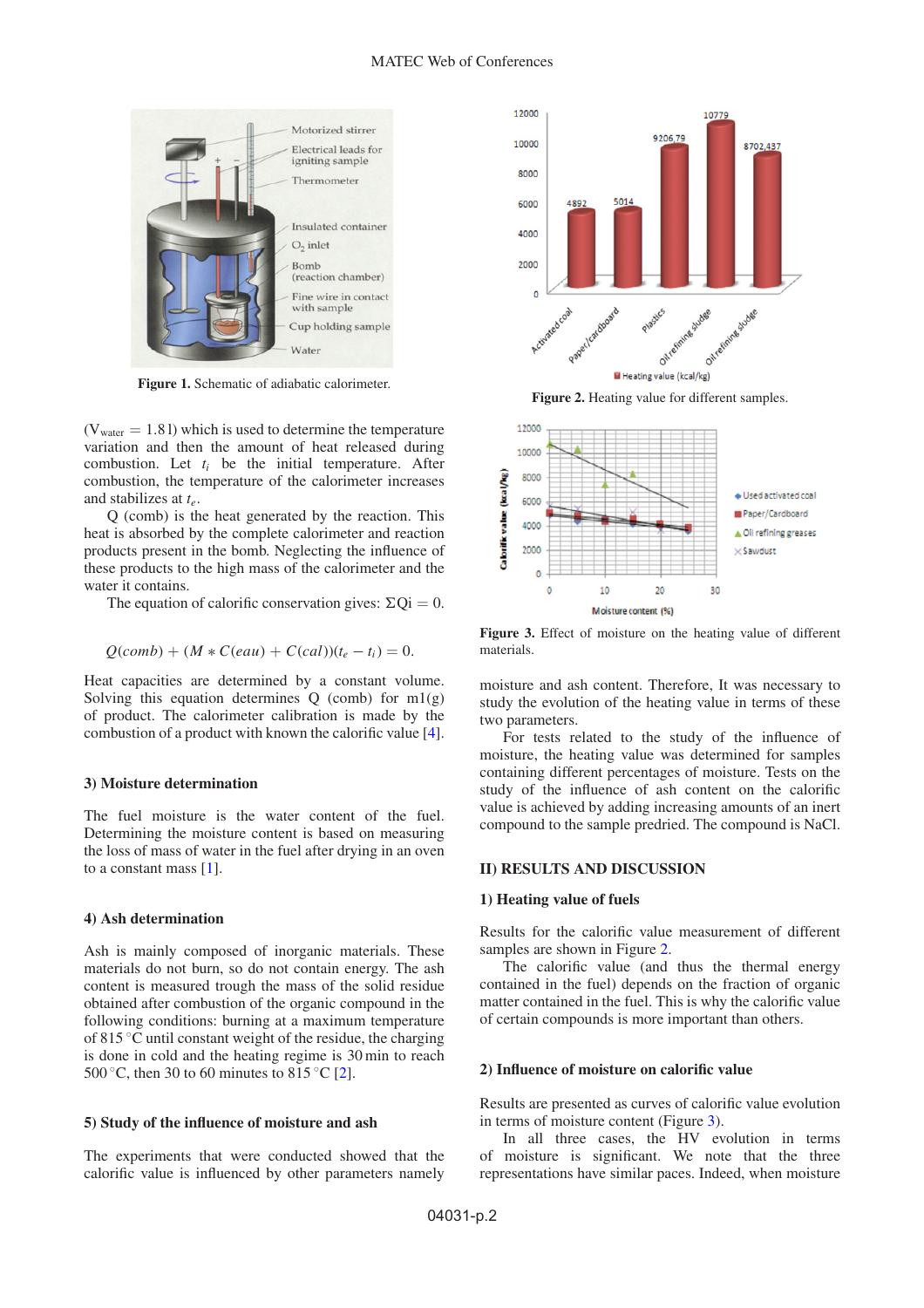## REMCES XII

| Raw materials parameters |        |          |                     |              |               |                 |
|--------------------------|--------|----------|---------------------|--------------|---------------|-----------------|
| Raw material             | weight | Moisture | Calorific value (in | Ash content  | Ash content   | Ash content     |
|                          | (kg)   | content  | terms of moisture   | on dry basis | in the sample | on raw material |
|                          |        | $(\%)$   | content) (Kcal/kg)  | $(\%)$       | (kg)          | $(\%)$          |
| Paper / Cardbord         | 100    | 10       | 4578.7              | 16.5         | 14.85         | 14.85           |
| Used Activated coal      | 150    | 25       | 3695.25             | 34.6         | 38.925        | 25.95           |
| Plastics                 | 250    | $\Omega$ | 9206.79             |              | 10            | 4               |
| Greases                  | 50     | 20       | 6581                | 4.8          | 1.92          | 3.84            |
| Sawdust                  | 20     | 12.7     | 4706.845            | 15.3         | 2.67138       | 13.3569         |

| Mixture parameters |       |                                                     |                     |  |  |  |  |
|--------------------|-------|-----------------------------------------------------|---------------------|--|--|--|--|
| Total weight (kg)  |       | Moisture content $(\%)$   Calorific value (kcal/kg) | Ash content $(\% )$ |  |  |  |  |
| 570                | 13.54 | 5753.717                                            | 12.39938            |  |  |  |  |
|                    |       |                                                     |                     |  |  |  |  |

<span id="page-2-0"></span>

**Figure 4.** Effect of ash content on the HV of different materials.

increases the HV decreases: the reduction of heat can be attributed to the dissipated energy to evaporate water.

Such curves will eventually determine the calorific value of a sample with a known humidity without having to measure it experimentally.

#### **3) The influence of ash content on the HV**

Results are shown in Figure [4.](#page-2-0)

The curves shape shows that the LHV (lower heating value) decreases when the ash content increases, it is due to the fact that the samples with an interesting heating value have low mineral content (ash) and a high organic content.

#### **4) Simulation of the calorific value of waste mixture**

The curve equations previously obtained will be useful during the fuel formulation using a tool specially developed in order to determine the mixture parameters that would make the alternative solid fuel. Spreadsheets (computer program able to manipulating spreadsheets) are suitable for automatic processing of data obtained in previous tests. This will allow us to move from managing simple databases to produce graphs (spreadsheet-graph).

## **EXAMPLE**

Data concerning raw materials is displayed on the Excel spreadsheet as shown in Table 1.





The basic data is the dried sample mass, the moisture content and the ash content of the dried sample. The spreadsheet can compute the HV in terms of moisture content based on equations obtained during the evaluation of humidity on the calorific value. For example: the linear equation that was obtained during the evaluation of the effect of moisture on the calorific value of activated coal (in this case the equation is  $y = -47, 87x + 4892$  where *y* is the heating value and x is the moisture content value) is the one used in order to determine the heating value once we know the moisture content value.

Knowing the heating value evolution of each component in terms of the moisture and the ash content, the heating value of the mixture is easily determined.

## **CONCLUSION AND OUTLOOK**

The study conducted in this work proved that industrial waste fulfills very ambitious criteria regarding their use as alternative fuels. Some of them are even having some close characteristics to fossil fuels. Mathematical models are more likely to use in order to formulate alternative fuels of different compositions. Studies to come will take interest on the study of gaz emissions during combustion.